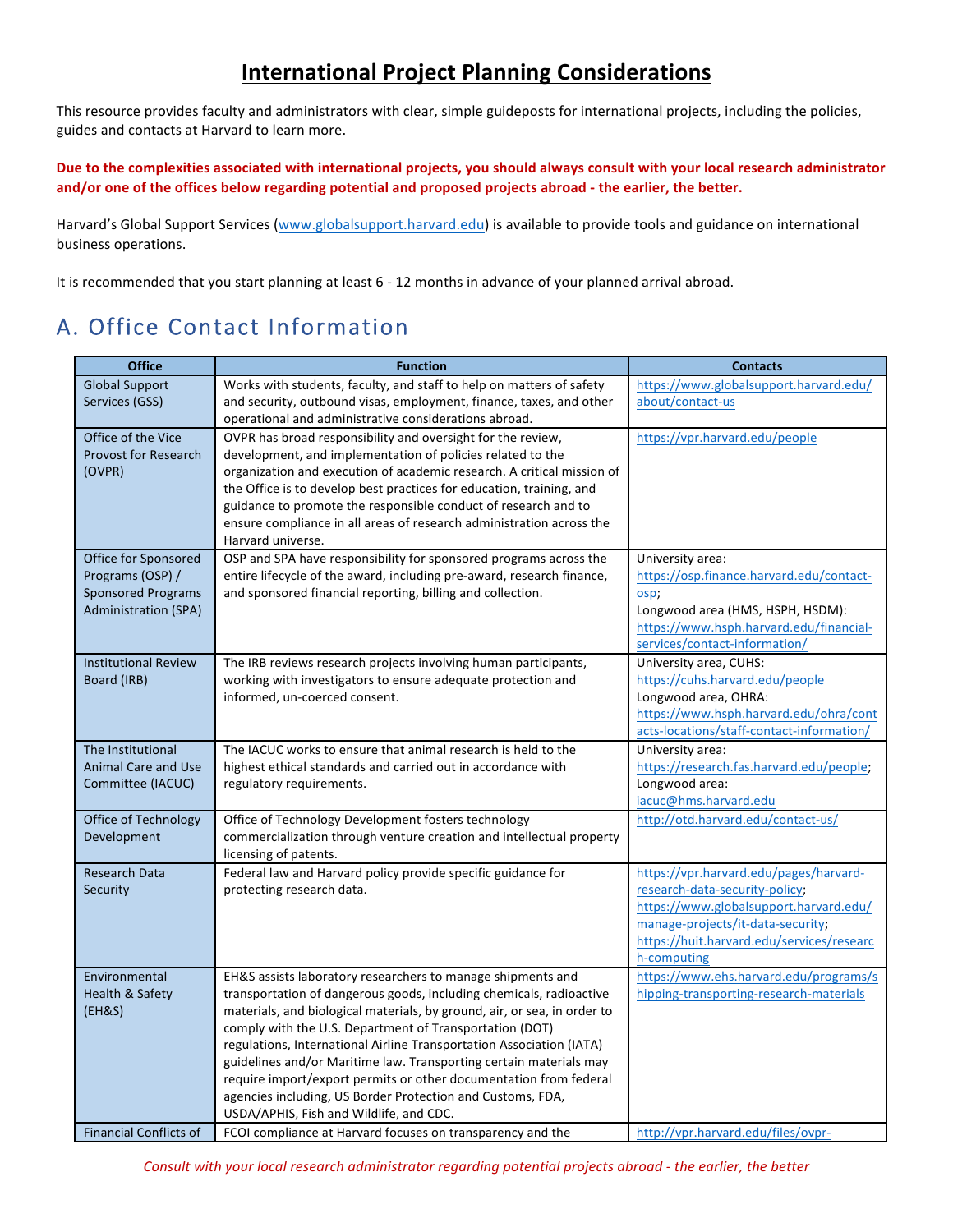| Interest (FCOI)             | management of "circumstances that reasonable observers would<br>believe creates an undue risk that an individual's judgment or actions<br>regarding a primary interest of the University will be inappropriately<br>influenced by a secondary financial interest."                                                                                                                                | test/files/fcoi school contact list spring<br>2017.pdf                                       |
|-----------------------------|---------------------------------------------------------------------------------------------------------------------------------------------------------------------------------------------------------------------------------------------------------------------------------------------------------------------------------------------------------------------------------------------------|----------------------------------------------------------------------------------------------|
| <b>Export Control</b>       | School Export Control Officers facilitate compliance with<br>international sanctions as well as applicable U.S. laws and regulations<br>pertaining to exports of items, services and technology.                                                                                                                                                                                                  | https://vpr.harvard.edu/export-control-<br>council-membersschool-export-control-<br>officers |
| <b>International Office</b> | This Office provides information and services for Harvard<br>international students, scholars and their family members who plan<br>to travel inside and outside the United States during their time at<br>Harvard including assistance with immigration issues (work permits,<br>travel), financial questions, social and cultural differences, and<br>resources at Harvard and in the community. | http://www.hio.harvard.edu/contact-us                                                        |

# B. Planning, budget and building alliances with foreign collaborators

## 1. Have you gained an understanding of the region and country where the research will be conducted?

- a. Research vour destination
	- i. Closest city and services (e.g., post office, hospital and supermarket)
	- ii. Closest international airport
	- iii. Location of safe and reliable ground transportation
	- iv. Access to electricity and/or a generator
	- v. Access to water for drinking and bathing
	- vi. Sanitation
	- vii. Technology and supplies for project, office and daily personal needs
	- viii. Technical troubleshooting support
	- ix. Work space, storage space and housing
- b. Contact Harvard researchers with experience in the area.
- c. Go to https://www.globalsupport.harvard.edu/travel-tools/ and follow the "Before you leave" checklist, which covers key areas such as travel policies, visa requirements, health consultations and more.

### 2. Do you have an affiliate with experience in the region to help with planning and compliance?

a. Find local experts and people with experience in the region, e.g., NGOs, governmental entities, foundations, local universities, and hospitals. Exercise diligence in selection; careful background and reference checks should be performed. When work in licensed professions is required, proof of local professional licensure and institutional appointments of collaborators should be secured; also, the administrative and financial infrastructure supporting a collaborator should be examined.

These resources may help identify partners:

- NCURA (http://www.ncura.edu/Global/NCURAGlobalPartners.aspx),
- Global Health Trials (https://globalhealthtrials.tghn.org/), and the
- Health Research Web Map (https://www.healthresearchweb.org/).
- b. **Clearly define the partner role**, e.g., participate in the research design and implementation, ensuring compliance with local laws and/or project management. Determine if your partner should be included as a subrecipient or a contractor: http://osp.finance.harvard.edu/subrecipient-vs-contractor-guidance
- c. Draft the proposal and/or project plan together including timelines, ownership of the work product, allocation of costs and liabilities, roles and responsibilities (guidance at http://osp.finance.harvard.edu/preparing-proposal). Ask about any foreign government approvals that may be required.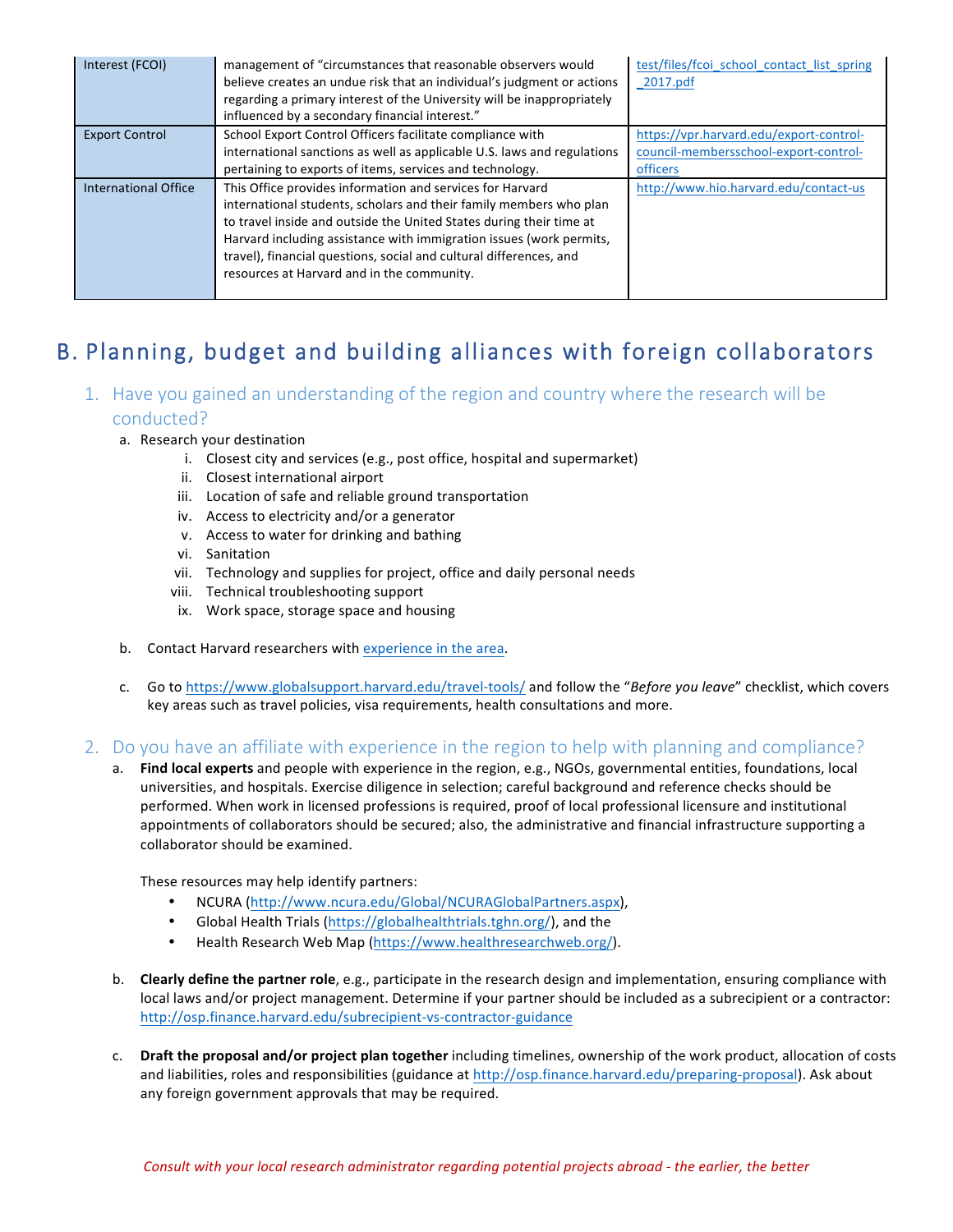## 3. Have you considered the special features of working abroad when developing your budget?

- a. **Calculate indirect costs** both locally and at the international site.
	- i. Review sponsor restrictions and budget for the sponsor's indirect rate as it applies to international sites (e.g., NIH only pays 8% to foreign institutions).
	- ii. Subrecipients may be only permitted to receive direct costs, so consider the possibility of including direct costs that would normally be covered as indirect. Note that payments to subrecipients and consultants are ordinarily made in U.S. dollars.
	- iii. Be aware of re-budgeting restrictions once awarded (check sponsor guidelines ahead of time to understand the process of re-budgeting funds after award time).
	- iv. Also note that Foreign Per Diem rates are established monthly by the Office of Allowances as maximum U.S. dollar rates for reimbursement of U.S. Government civilians traveling on official business in foreign areas. http://aoprals.state.gov/content.asp?content\_id=184&menu\_id=78

#### b. **Consider the following added costs:**

- i. Visas and/or relocation costs (not always recoverable under federal awards).
- ii. International shipping costs and import duties (e.g., Nearly every country in Africa applies a Value Added Tax ("VAT") to goods and supplies imported into the country and to purchases made within the country). In countries where tax exemptions are available, an application for exemption may require months of negotiations, and if granted, caution must be exercised including the monitoring of local employees.
- iii. Translation costs, i.e., contracts and other key documents will need to be translated to English if they are in a foreign language.
- iv. IACUC, IRB and/or EH&S (e.g., lab safety and biosafety) costs.
- v. Medical fees for licensure (e.g., malpractice, medical, and repatriation; consult the University Insurance Department at 617-495-7971 to obtain professional malpractice coverage, if it is available).
- vi. Travel expenses, taking into account potential need for peak season travel.
	- 1. When traveling on federal funds, ensure Fly America Act compliance (lowest rate air fares on U.S. Flag carriers) http://osp.finance.harvard.edu/travel-policy#fao
	- 2. Purchase airline tickets using Harvard's travel portal http://travel.harvard.edu/
	- 3. Relevant travel policies and reimbursement http://travel.harvard.edu/policies-reimbursement
- b. Notify OSP/SPA if advanced payment is required for those international sites that are not in a position to pre-finance a project.
- c. **Clearance from the U.S. Department of State** may be required prior to commencement of an international project when the project uses federal funds. Once approved, any sub-award or subcontract issued to the foreign component will need to contain provision for the "flowdown" of all applicable federal sponsor obligations to the "foreign component" organization. Most notably, these include research misconduct, animal welfare, human subjects, financial conflict of interest, debarment and suspension, lobbying, and fiscal controls.

#### d. Guidance for developing a budget:

- i. OSP: http://osp.finance.harvard.edu/developing-budget
- ii. FAS: http://research.fas.harvard.edu/budget-preparation
- iii. GSS: https://www.globalsupport.harvard.edu/manage-projects/budgeting
- iv. HSCRB Budget and Business Office: http://hscrb.harvard.edu/RESO-budget-business-office

## 4. Are you aware of Harvard's policies as they apply to contracts? Applicable federal law? Do you need assistance from Harvard's General Counsel?

If the overseas research program involves a subaward/subcontract to a foreign organization, it is important that these agreements facilitate a full and complete understanding of sponsor obligations by the foreign organization and its key personnel, as well as the obligations imposed by US and foreign law. The use of a standard subaward/subcontract template, such as those developed by the Federal Demonstration Partnership (FDP), will typically not work effectively as a model for a foreign component or foreign site agreement.

Instead, agreements should include brief descriptions of each regulatory requirement in plain language accompanied by a website link to enable the research and administrative staff of the foreign organization or foreign site to obtain a fuller understanding of these requirements and to establish policies and processes to ensure and monitor compliance. Also,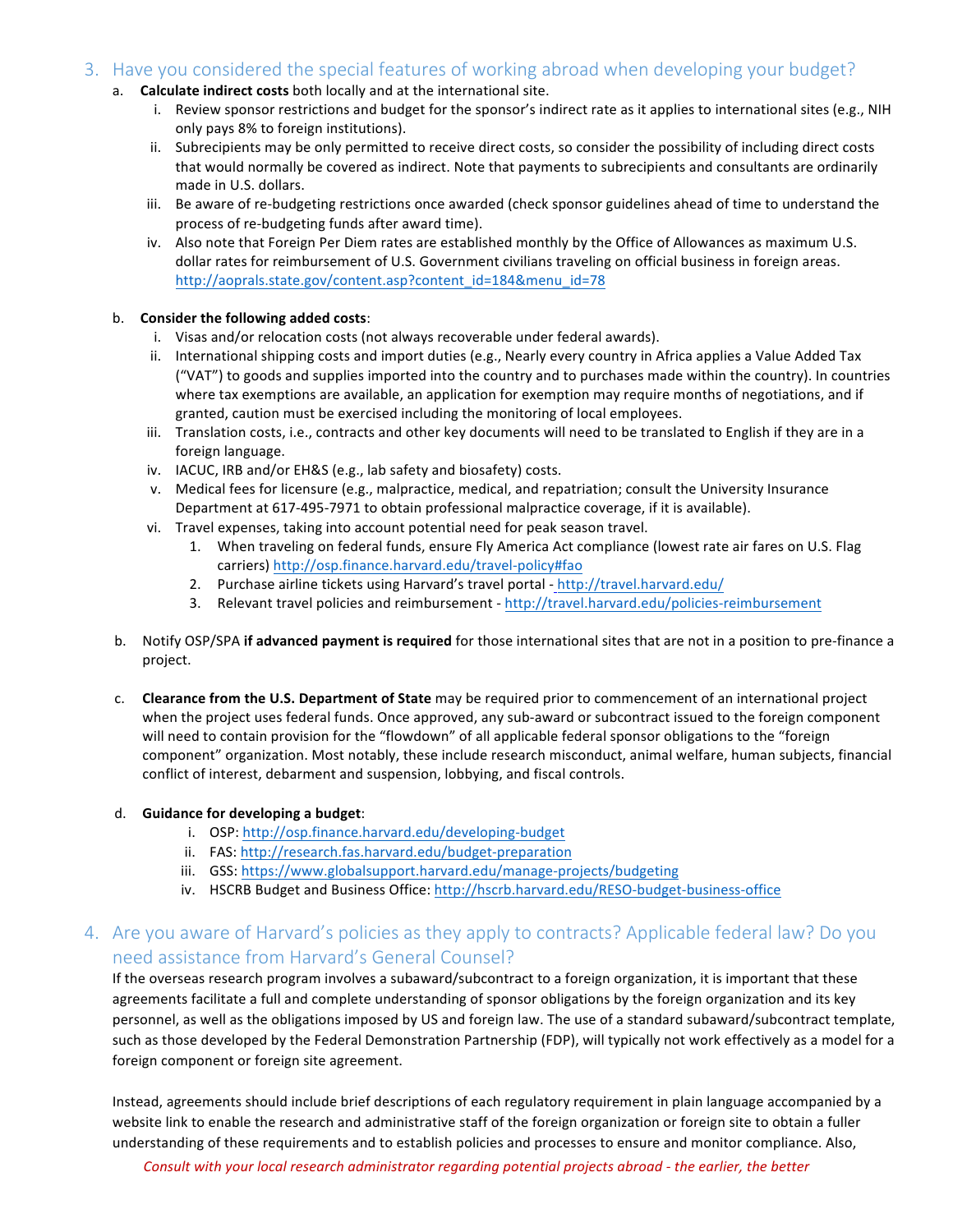agreements to be executed with foreign persons must normally be prepared and/or reviewed by local counsel in the foreign country to ensure compliance with local laws, including labor laws. Coordinate with the Office of General Counsel (OGC) on the selection of local counsel and anticipate for these costs.

In addition, consider following contracting details:

#### a) Will there be a publication?

Harvard rigorously adheres to its Policy on Publications: http://osp.finance.harvard.edu/publications-0 and the University Open Access policies https://osc.hul.harvard.edu/policies/.

#### b) Will new intellectual property come out of the project?

Contemplate any work product that might arise in the conduct of the project. Will the international collaborator require any rights to ownership, access, or distribution of intellectual property? See the Statement of Policy in Regard to Intellectual Property (IP Policy): http://otd.harvard.edu/faculty-inventors/resources/policies-andprocedures/statement-of-policy-in-regard-to-intellectual-property/

#### c) Will you use the Harvard Name to promote your project?

Harvard use-of-name policies fully apply outside the United States. Foreign collaborators are often keenly interested in promoting their association with Harvard, and this promotion may take many forms, including the request to use the Harvard name in the titles of local entities or facilities, or attempts to use Harvard's shields or other indicia to brand written work product, or even objects such as vehicles. Requests to use the "Harvard" name must be reviewed and approved by the Harvard Trademark Program well in advance of any use of name. Please consult: http://trademark.harvard.edu/policy-on-use-of-harvard-names-and-insignias for further details.

In general, clauses for the protection of the university's name and marks should be clear and unambiguous in agreements with foreign institutions. One approach is to require that any use of the university's marks and name be subject to prior written approval by a designated person. Another approach is to specify the circumstances in which the university's name and marks may be used by the other party to fulfill its obligations under the agreement, with other uses subject to prior written approval.

Periodic review of the foreign institution's website is recommended to ensure appropriate use of the U.S. institution's name and marks. If the collaboration terminates early, the U.S. institution will want to ensure that its name/marks are removed from the materials, website, etc. The contract should make clear the period of time (e.g. the term of the agreement) during which the U.S. institution's name and marks can be used by the foreign institution.

### d) Are there contract provisions on "choice of law" and dispute resolution?

It is strongly preferred that contracts specify which legal jurisdiction applies. Options for choice of law, in order of preference, include governing the contract under:

- i. A particular State's law, such as the law of the jurisdiction of the university (i.e., Massachusetts);
- ii. New York or Delaware law, which are generally recognized as commercially developed and neutral; or
- iii. Laws of a neutral international jurisdiction, such as the United Kingdom, assuming the other party is not located there.

Also, when contracting with a foreign institution for academic activities, determine whether the program or activity is in a country that is a signatory to the NY Convention (prepared by the United Nations and adopted in 1958, the Convention requires courts of contracting "States" to recognize an agreement to arbitrate). If it is, consider binding arbitration for resolution of any disputes arising out of the contract as an alternative to a foreign country's courts.

### e) Is the foreign partnering institution owned by the foreign government?

If so, the foreign institution may be entitled to sovereign immunity from enforcement of or performance under the contract. Claims of immunity are generally difficult to overcome, but in some cases can be under the Foreign Sovereign Immunities Act (FSIA), where one of the exceptions apply, such as the "commercial activity" exception, where a sovereign acts as a private player in the market, or where there is express waiver of immunity. Application of one of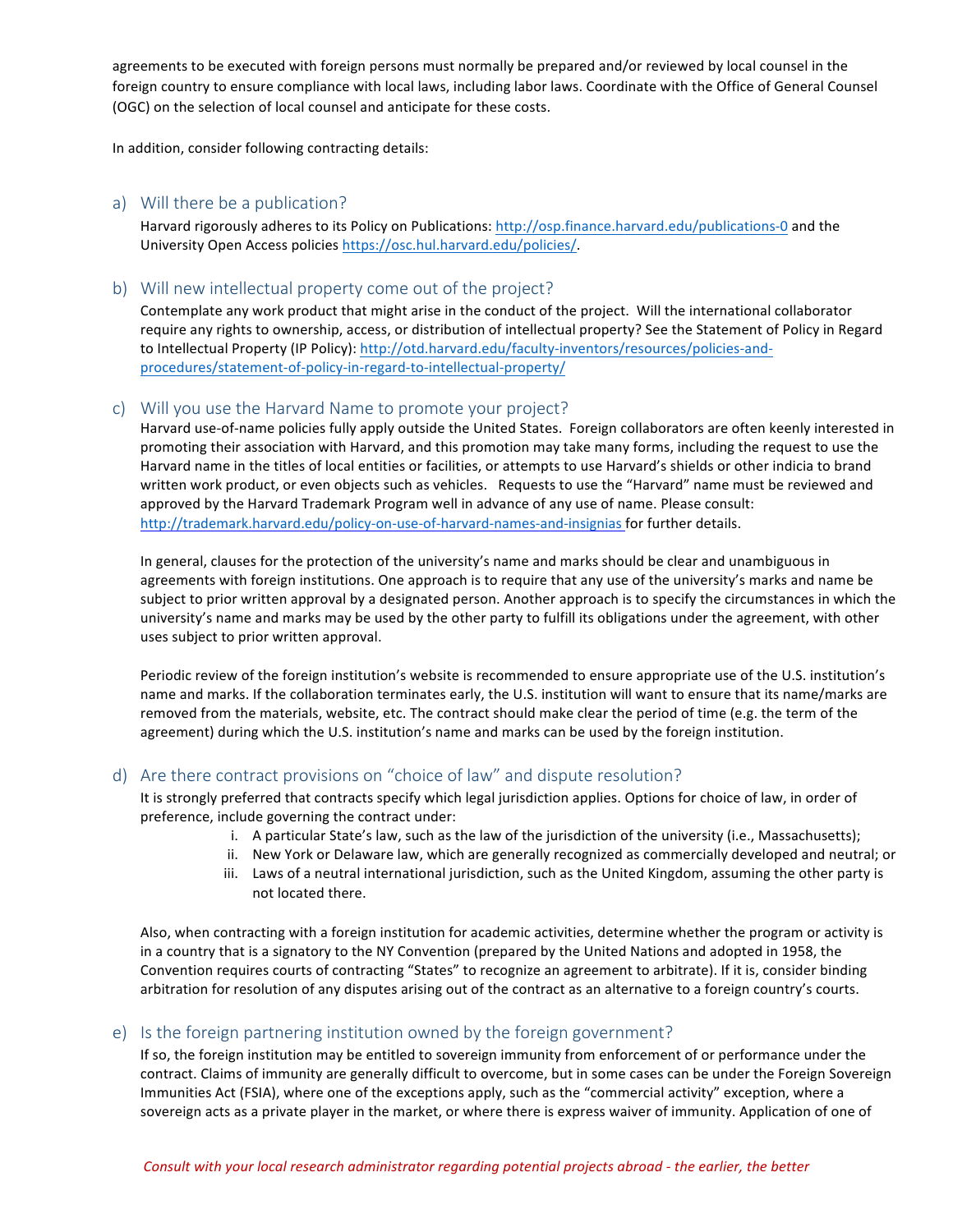these FSIA exceptions would provide the basis for obtaining jurisdiction over a foreign state (including their agents or instrumentalities) in U.S. courts.

Therefore, to provide contract breach protection, universities have a few options:

- i. Structure the payments so they are made in full before the actual work is performed; or, stagger them throughout the project. This way, the university's expenses are covered if the foreign institution gives notice of its intent to terminate. Also, if the foreign institution misses a payment, the U.S. University is alerted to possible breach and may notify its partner or stop work.
- ii. Draft an express waiver of immunity into the contract or MOU. It must be clear and unambiguous and intended for enforcement in the United States.
- iii. An express arbitration provision may confer jurisdiction in U.S. courts under certain circumstances.

## f) Only a few people at Harvard have signing authority. Are you being asked to sign a contract on behalf of Harvard University?

Harvard designates only a limited set of people who have authority to sign agreements on behalf of Harvard, whether with foreign governments, provincial officials, municipal or otherwise political officials, subcontractors, vendors or landlords. Faculty may be involved in negotiating agreements, but only in concert with their school officials, the Office for Sponsored Programs, or the Office of the General Counsel. In general, all agreements with governmental units, offices, or parastatals (i.e., having some political authority and serving the state indirectly) must be negotiated with advice from the OGC and be co-signed by the Vice Provost for International Affairs.

### 5. Does your project need Provostial Review?

Provostial Review is conducted by the Provost's Office at Harvard University and is designed to review projects that pose management challenges and/or reputational risks beyond those routinely covered by the IRB or other review committees. The Provostial Review process also considers the question of whether the proposed research project is within the research and academic mission of the University, as opposed to advocacy or consultancy.

There are ten criteria that can trigger a Provostial Review. These criteria are described under the "Criteria and Procedures for Provost's Review of New Projects or Grants" on the Office of the Vice Provost for Research (OVPR) website: http://vpr.harvard.edu/pages/provost-criteria-review. Researchers planning international projects should consider if their project meets any of the criteria, and seek appropriate review as needed.

## 6. Does your project trigger U.S. "anti-boycott" laws?

The U.S. government maintains a complex set of "anti-boycott" laws designed to prevent U.S. organizations from supporting or participating in boycotts of friendly countries. These laws are primarily directed at the Arab League's economic boycott of Israel.

The range of boycott-related activity prohibited by the Department of Commerce includes the (i) refusal to do business with or in Israel or with blacklisted companies; (ii) furnishing of information about business relationships with or in Israel or with blacklisted companies; (iii) furnishing of information about the race, religion, sex, or national origin of another person; and (iv) discrimination against other persons based on race, religion, sex, national origin, or nationality.

Contractual agreements that require the institution to do any of the above are prohibited, and the receipt of a request, whether verbal or written, to further a boycott may need to be reported to the Department of Commerce. The Department of Treasury also implements anti-boycott laws through section 999 of the Internal Revenue Code, which requires U.S. taxpayers to report operations in boycotting countries. The list of countries requiring cooperation with an international boycott currently includes Iraq, Kuwait, Lebanon, Libya, Qatar, Saudi Arabia, Syria, the United Arab Emirates, and Yemen. (From "Conducting Research Overseas: Setting up Operations" by William F. Ferreira. Nov. 2008, NACUA Conference and https://www.gpo.gov/fdsys/pkg/FR-2016-04-08/pdf/2016-08127.pdf).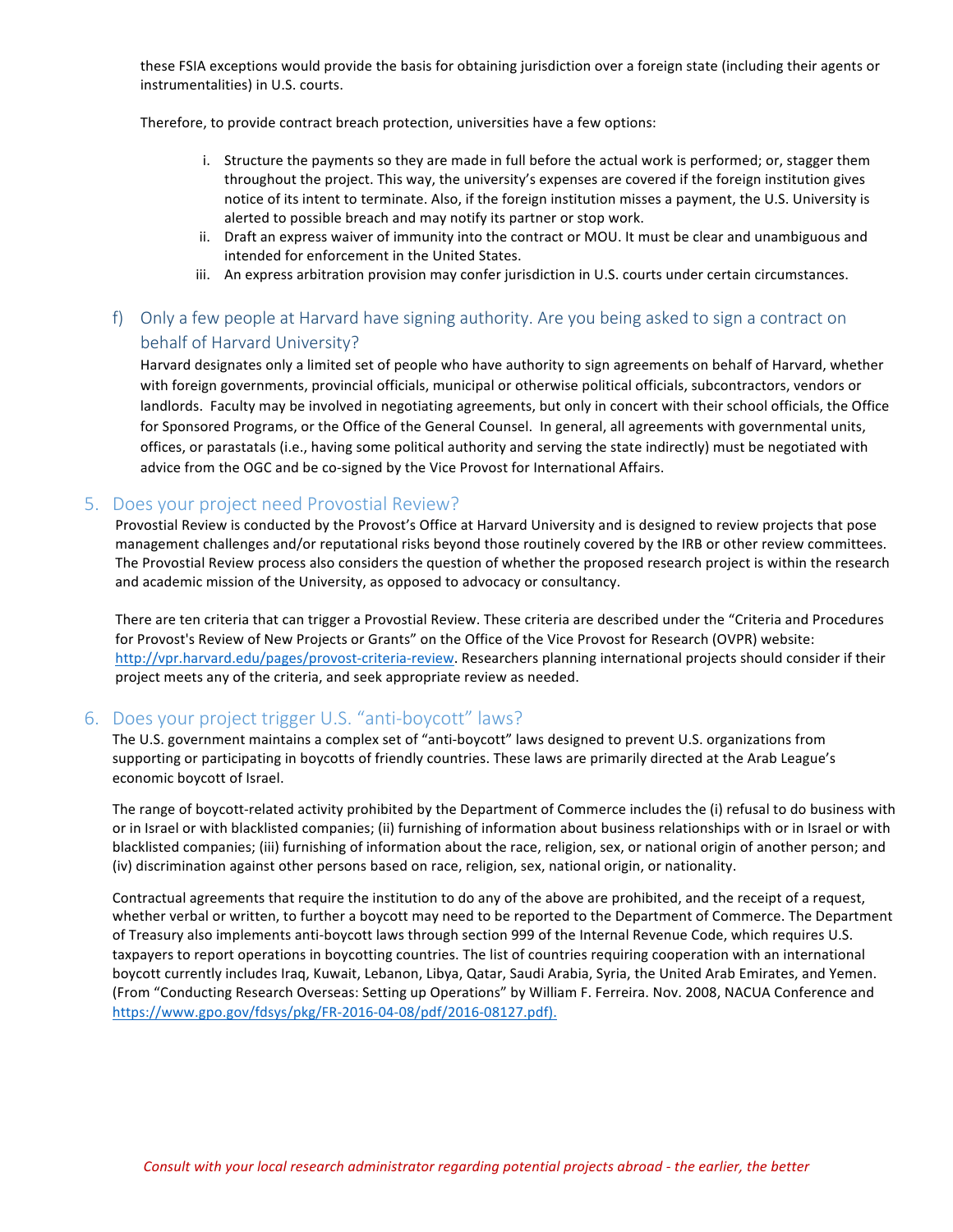# C. Travel and Safety

## 7. Passports and Visas

a) Does everyone traveling have a valid passport?

Ensure Harvard project staff that travel to the foreign location have current passports. Passports should be valid for 3 months beyond your date of return: https://travel.state.gov/content/passports/en/passports.html

### b) Are there any visa or work permit requirements?

Confirm in-country visa and work permit requirements. Work conducted in a foreign jurisdiction for more than a few weeks should generally be done only under appropriate research, academic or business visas, rather than under a tourist visa or a visa that allows attendance at seminars or professional/educational meetings.

Harvard faculty, staff and students should enter and remain in foreign jurisdictions only with appropriate visas. A visa is always required for travel unless the country to be visited offers a "visa waiver" for short-term stays (e.g. U.S. citizens do not need a visa to visit Canada for fewer than 180 days, though they may need one if their purpose is to study or work); visa waiver eligibility depends on the traveler's country of citizenship. Research, studies, conferences, or business meetings may necessitate a business visa (or a more specialized visa such as a student or research visa) rather than a tourist visa. Commercial services are widely available to secure, before departure from the United States, appropriate visas for these purposes. It is important to consider the visa laws and historical practices of a country in which a project or program is sited, and to do so well in advance of travel to that jurisdiction by Harvard faculty, students or staff, so that these issues can be anticipated and resolved in non-urgent circumstances.

Some visas can take as long as six months to process, so, visa requirements should be researched as early as possible.

- i. Obtain the appropriate travel documents, including visas: https://www.globalsupport.harvard.edu/traveltools/visa-passport-services; https://www.globalsupport.harvard.edu/manage-projects/immigration.
- ii. Non-U.S. citizens in the U.S. on a visa (i.e. F-1, J Student, J Scholar, H1-B, O-1, TN or E-3), should confirm re-entry requirements: www.hio.harvard.edu/visa-types

## 8. Do you need additional medical insurance, medications or vaccinations?

Contact your medical insurance provider to confirm international coverage. For long trips, consider pre-ordering a supply of medications. Check for any recommended vaccinations: https://www.globalsupport.harvard.edu/travel-tools/

Also, in case of an emergency, a management plan and strategies, including provision for medical care arrangements and evacuation, should be inquired into on a site-specific basis.

### 9. Do you have any undergraduate or graduate students traveling abroad?

Review requirements for undergraduate and graduate students: https://www.globalsupport.harvard.edu/traveltools/forms-policies

## 10.Hiring Abroad

a) What are your options for hiring an individual or placing Harvard personal abroad?

There are several options for hiring an individual or placing Harvard personnel abroad. Programs must comply with the immigration and employment law of the country where the individual is working and must also comply with Harvard payroll, employment, and financial policies.

International hiring is a common need for projects and anyone who will spend the majority of their time abroad cannot be hired on the Harvard payroll under the Provost's payroll policy. However, there are six options that can be used by programs to meet their hiring objectives. They include:

- i. Partnering with an established organization in the host country
- ii. Hiring via Harvard Global
- iii. Using an existing Harvard entity
- iv. Contracting with a professional employer organization (PEO)
- v. Remaining based in the United States for a majority of the time with frequent travel, and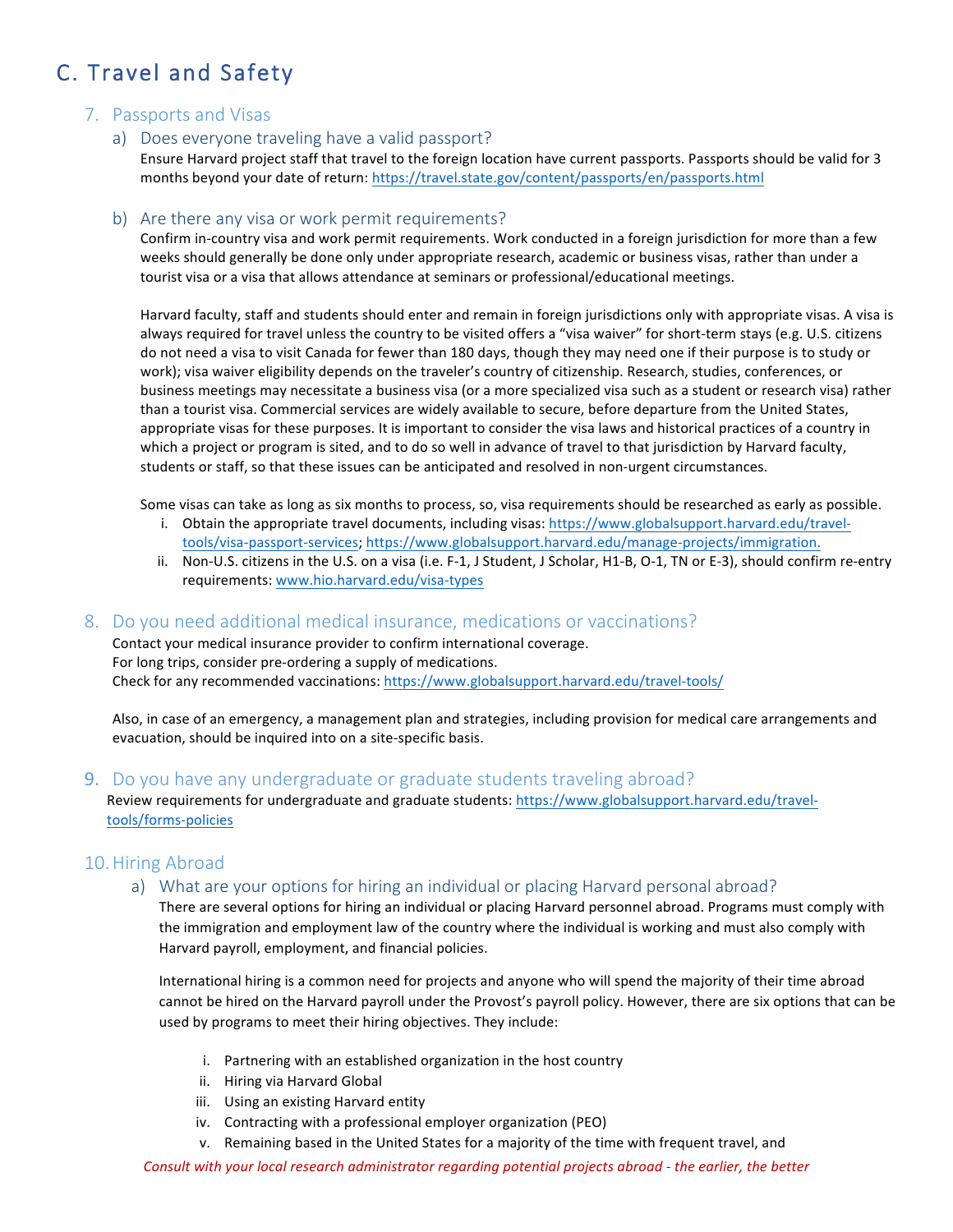vi. Engaging as an independent contractor.

A more substantial alternative to the six options outlined previously is for the University and the cognizant school to establish an entity in a country where there are recurrent and ongoing projects and frequent requests for postings abroad for Harvard faculty and/or staff. This entity is controlled by Harvard and may act as the local employer. The OGC, the UCIPS, and the Office of the Provost have experience in advising on the establishment of overseas entities and, in addition to the cognizant Dean, should be consulted if a faculty member or administrator is considering this significant step. Harvard currently has registered entities in the following countries: Argentina, Bostwana, Brazil, Chile, China, India, Japan, Mexico, South Africa, Tanzania, Tunisia, Turkey, the United Kingdom, and the United Arab Emirates.

Under exceptional circumstances, the University may employ individuals directly and station them abroad, for a defined period of time. If a *faculty member* seeks to remain abroad for a long period (more than six out of 12 months), they should consult with the Office of the Provost, the OGC, GSS, and the cognizant school administration, including the school's Dean of Faculty, as it necessitates significant preparation to assure appropriate compliance with both U.S. and non-U.S. regulations, the safety and welfare of the person stationed abroad, and consistency of the placement with University and school priorities.

In considering alternatives for hiring an individual abroad, faculty and staff should consult with the cognizant school's human resources office and GSS. If the project is supported by sources of federal funding external to the University, the cognizant sponsored programs officer(s) (Office for Sponsored Programs, Harvard Longwood Campus Research Administration, and Office of Technology Development) must also be consulted.

### b) What issues should be considered before you undertake international hiring?

When a faculty member or administrator seeks to hire an individual, they first should consider and resolve a variety of practical issues. These include:

- i. how requirements of U.S. and host-country taxation, employment, employee benefits, and immigration laws will be met over time;
- ii. how costs of compliance with these laws will be paid;
- iii. how Harvard's administrative systems will accommodate those requirements; and
- iv. whether they can be accommodated using Harvard's existing payroll and benefits systems.

The cognizant school and department should also consider:

- i. how such employees will be supervised;
- ii. whether there is adequate insurance to cover risks associated with these employees' overseas responsibilities; and
- iii. whether stationing an employee abroad will require Harvard to register to do business in the relevant country.

This last measure—registering to do business in another national jurisdiction—is a highly consequential step that requires review from the University Committee on International Projects and Sites (UCIPS) and close consultation with the OGC and GSS. The costs associated with a failure to comply with local laws, such as fines and penalties, will be borne by the Harvard school that employs the faculty or staff member. The overall assessment is whether the risk incurred by the faculty or staff, the school, and the University are justified in relation to the programmatic benefit gained by stationing the person(s) abroad.

## c) Will you be hiring foreign citizens?

If the program involves the use of local nationals as employees, serious attention must be directed to the tax, retirement, social security, health and other benefits that must be extended to such workers. Labor law regulations and practices in some countries, for example, limit an employer's ability to terminate employees without implementing a progressive discipline system or providing severance packages. The use of local counsel "in country" who is familiar with these requirements for various categories of employees can prove invaluable.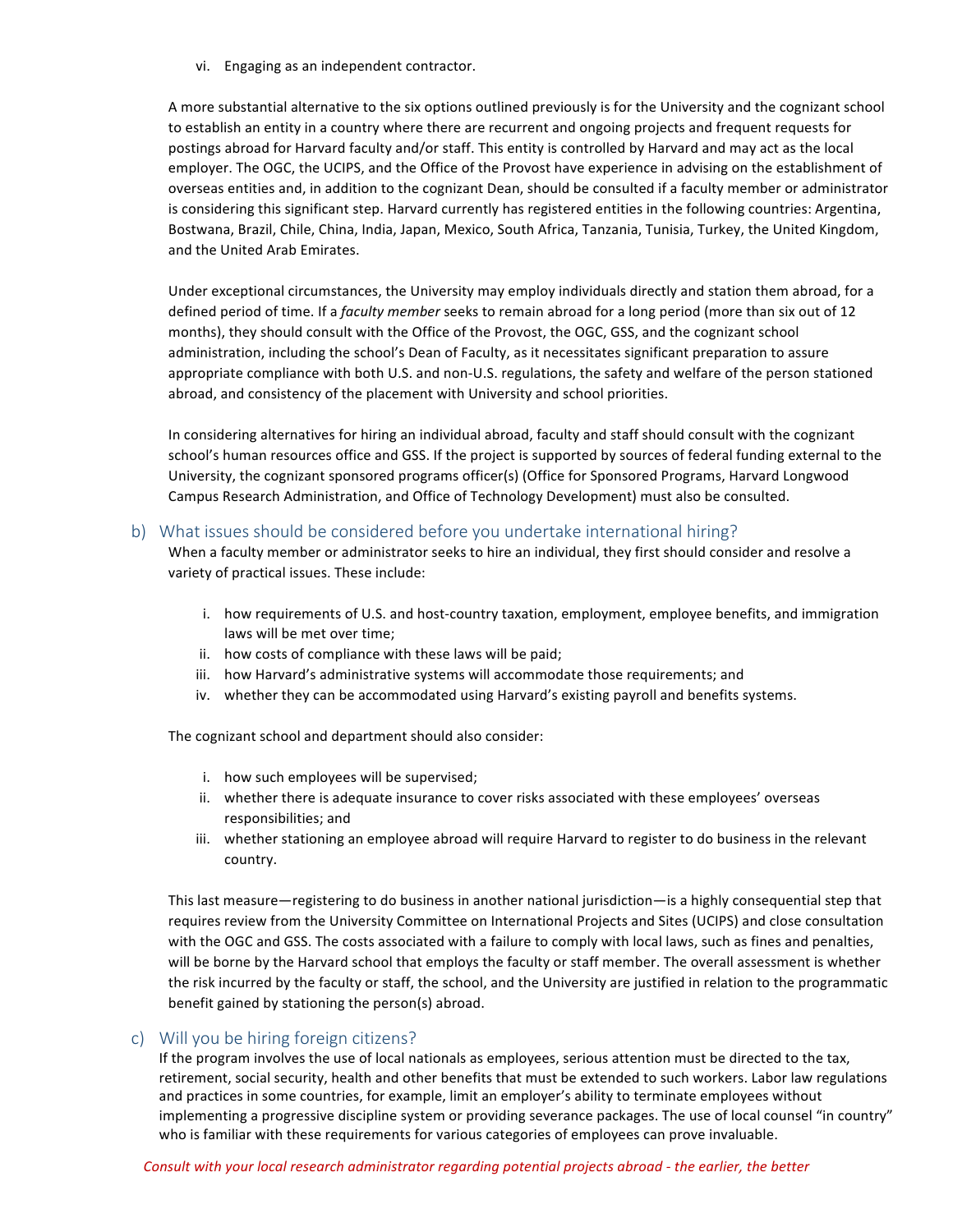Also, the following local laws should always be understood: discrimination, minimum wages, workplace safety, labor hours, vacation, benefits, and mandatory withholdings. National health insurance and retirement benefits are typical withholdings abroad. If the project is a "contract" for "public works" that includes "construction or repair", the **Defense Base Act** may apply and require workers' compensation insurance. Tax counsel, therefore, in cooperation with local accountants, should be consulted in order to develop a strategy to minimize double taxation of U.S. expatriates, and to minimize the burdens of complex local withholding and other requirements applicable to foreign nationals on the institution's payroll.

Harvard Global Support Services offers a wide range of assistance:

- iv. Overview: https://www.globalsupport.harvard.edu/manage-projects/staffing
- v. Quick Guide to International Staffing Options: https://www.globalsupport.harvard.edu/sites/globalsupport.harvard.edu/files/quick-guide-internationalstaffing-options.pdf
- vi. International Employment Reference Guide: https://www.globalsupport.harvard.edu/sites/globalsupport.harvard.edu/files/international-employmentreference-guide.pdf

### d) Will you be hiring foreign citizens for longer than 3 months?

If the project requires Harvard employing staff that are citizens of the foreign location for a period lasting longer than 3 months (extended employment), seek approval from the relevant School Dean of Faculty. Extended employment abroad is typically done through an employer abroad such as a partner institution, a temp agency, or a Professional Employer Organization (PEO). Harvard rarely employs directly (i.e., engaging the person as an individual consultant).

## e) Will you be hiring any Harvard students, staff or faculty for work abroad that is longer than 6 months?

With respect to any HU student or employee abroad longer than 6 months, Harvard Global will pay that person's wages. Longer employment may also trigger requirements to pay local taxes.

## 11.Are there additional training requirements?

Site initiation visits or other "hands on" training should be conducted by experienced research study staff to ensure that all critical staff members at the foreign site are familiar with the terms of the agreement and the processes mandated by law and regulation. Staff members at the foreign site need to be trained to create and maintain the requisite documentation and source documents in accordance with a detailed schedule.

In the case of FDA-regulated research or research involving complex therapeutic interventions or healthy volunteers, it is also highly recommended that "on-site" monitoring be conducted.

Confirm any in-country training requirements for study personnel and any associated costs.

# D. Banking and Payments Abroad

## 12.Do you need a license to spend funds in that country?

If you are traveling to a sanctioned country, you may need a license to spend certain funds in that country. The International Air Transport Association (IATA) website provides a list of currency rules (www.iata.org/).

### 13.What is the mechanism for payment abroad?

Confirm the host country's banking system and how U.S. funds are sent and managed in-country. The project administrator should ensure that the specifics of the payment process (i.e. check versus wire transfer) are included in the agreement and processed appropriately.

If Harvard must purchase supplies or services on behalf of a subrecipient, a local Harvard bank account may be established with a local bank; each school's financial administration is familiar with this process and can help in working with Cash Management on establishing an account and managing cash flow. GSS can also advise on alternative arrangements when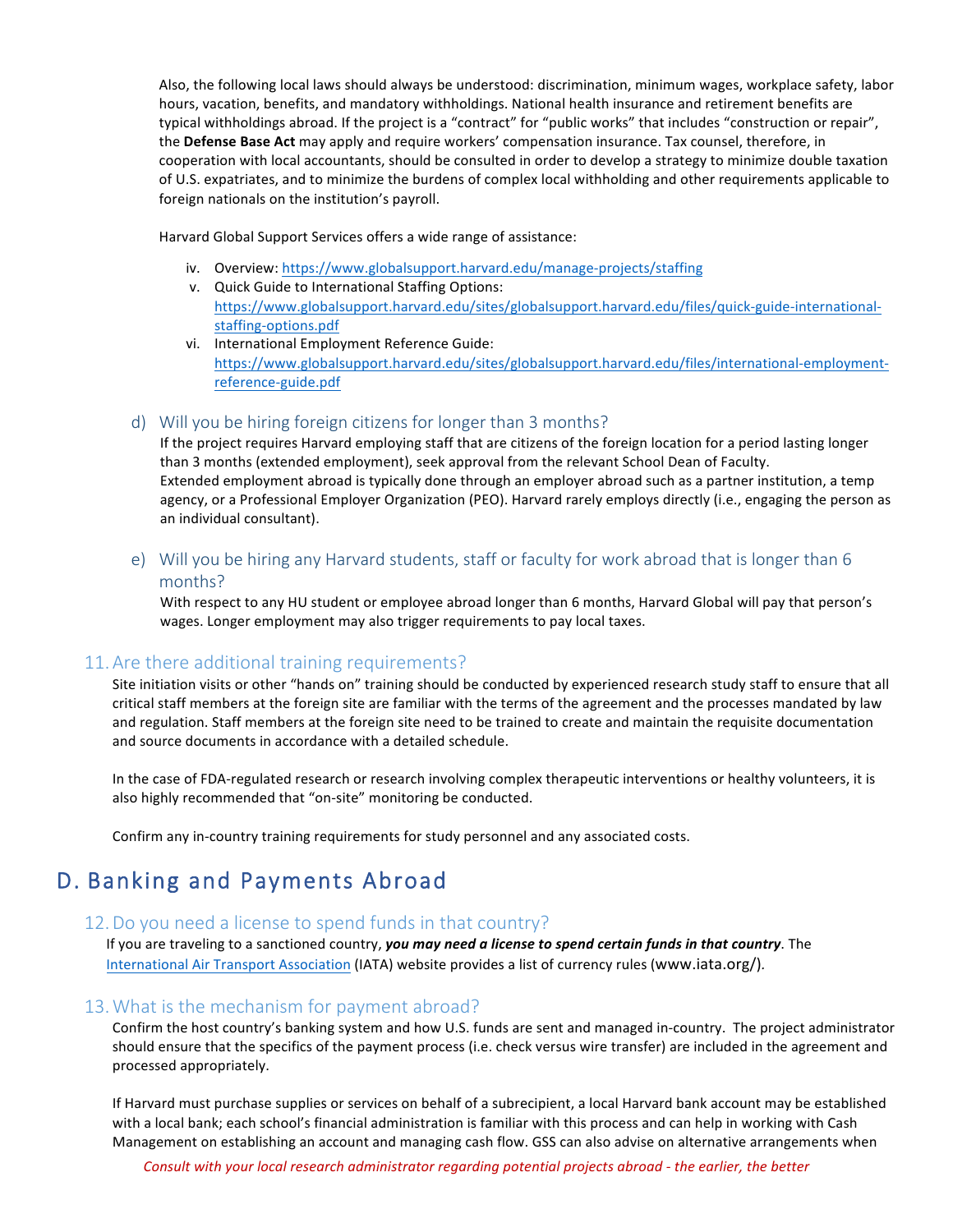local bank accounts are impractical. For information about requesting and managing a bank account abroad, see http://vpfweb.harvard.edu/ofs/policies/documents/unive\_bank\_accou.pdf. 

### 14.Can you pay in cash?

Harvard faculty, staff and students should **not** pay local labor in cash, or pay cash for local procurement of supplies or equipment unless it is unavoidable and has been approved in advance by school level Finance and the Office of the Controller. Managing large sums of cash when abroad may present a personal security risk, and may violate sponsor, U.S. or local laws and regulations. (See FCPA details below). It is illegal, for example, to carry more than \$10,000 in cash or cash equivalents (e.g., traveler's checks) across U.S. borders without declaring the funds in a customs declaration. Other countries' limits may be lower.

In general, for purchases and payments that must be made by Harvard rather than by subcontractors, a long-term operating account may be established with a local bank, and each school's financial administration is familiar with this process and can help in establishing an account and a mechanism for a reliable flow of funds into the account.

### 15.Will you need to purchase equipment or supplies abroad?

Where the value exceeds \$5,000 per unit, including motor vehicles, you will need to comply with procurement regulations, including securing at least three competing bids from potential vendors. Exceptions may be made for specific, well documented reasons. Also, all tangible materials with a value of more than \$5,000 must be accounted for in an inventory, tagged and tracked. In no case should these purchases be made in the personal name of a Harvard faculty member, staff member or student, unless this is unavoidable and has been approved in advance by OSP/SPA. Research and departmental administration staff are well versed in these requirements, including inventory tagging and tracking, and faculty should work through them.

Other than in truly exceptional circumstances, motor vehicles should be registered in the name of a local collaborating institution, which would then assume responsibility for maintenance and local insurance requirements.

### 16.What is your payment schedule for subrecipients or researchers abroad?

Clearly define the payment schedule – either cost reimbursement or fixed price. Milestones are the most frequently used mechanisms. Also, discuss the foreign entity's cash reserves; if they do not have a lot of cash on hand, a fixed price agreement with some up-front funds may be needed to start the project.

## 17.Are you aware of the Foreign Corrupt Practices Act, prohibiting the exchange of anything for the purpose of securing an improper business advantage?

**Under no circumstances may Harvard faculty, staff and students offer bribes, "payoffs" or "kick-backs" in attempts to influence officials of foreign governments or institutions**. Offering bribes, emoluments or remuneration in any form to an official of another government to influence them to do what they may not otherwise do is illegal under the laws of the United States and other nations. If approached by an official soliciting a bribe, Harvard faculty, staff and students should politely decline; if pressed and if, for example, personal safety is at issue, then they should exercise good judgment, immediately reporting to school and University officials the circumstances of the solicitation and any payment.

The Foreign Corrupt Practices Act (FCPA) is a U.S. federal law that prohibits the exchange of "anything of value" to a foreign official for the purpose of "securing any improper advantage" in obtaining, retaining or directing business (e.g. – decision to award a contract to Harvard). *Items of value* encompasses both monetary and non-monetary exchanges, such as travel and entertainment or training, scholarships or employment opportunities (e.g., employing the child of a foreign official to curry favor). There is no monetary threshold - any exchange of value constitutes a violation of the FCPA. The FCPA provides an exception for *facilitating payments*, such as expediting a visa application, much like one may pay to have a passport application expedited here in the United States. But for clarity, it is never allowable to provide payment to obtain a favorable decision, so caution should be exercised when contemplating a facilitating payment. See "Rules to Keep in Mind When Conducting University Business Overseas," listed under Advisories at http://ogc.harvard.edu/pages/publications and also http://ari.hms.harvard.edu/files/integrity-academic-medicine/files/fcpa\_final\_7\_15\_16.pdf.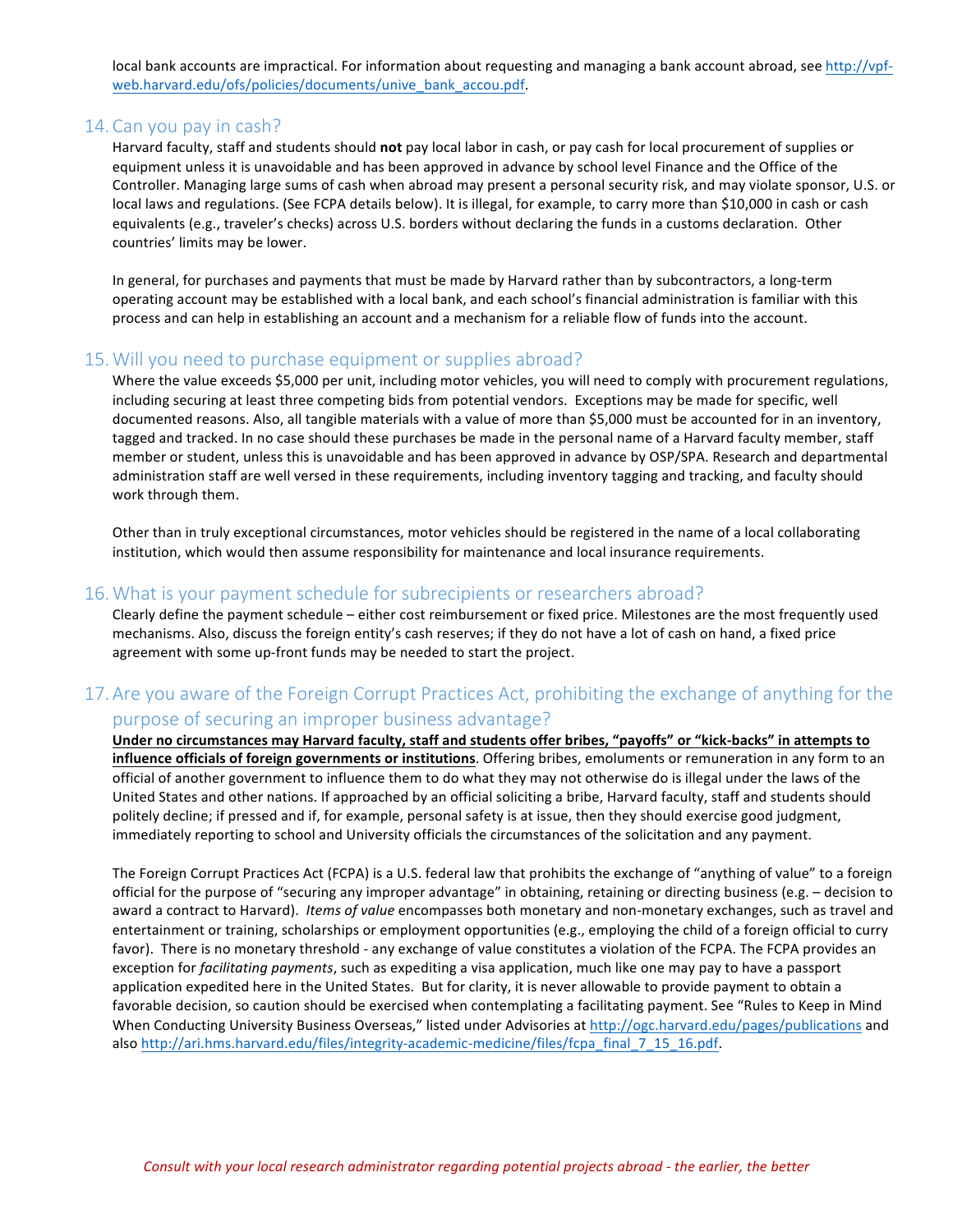# E. Compliance and the law

## 18.Do you need to lease real estate abroad?

Leasing real estate abroad requires prior approval. Harvard does not ordinarily purchase real estate abroad. Review and/or approval by the University Committee on International Projects and Sites (UCIPS), a vice president of the University (usually the VP for Campus Services), and in some instances the Corporation, is required for the University or any of its employees to commit to real estate leases or purchases. The approval process may be initiated through each school's financial administration and/or OSP.

Since lessors often refuse to lease property to an unregistered institution, the process of leasing or purchasing real estate abroad often triggers foreign registration requirements and suggests that Harvard is seeking to establish a permanent or semi-permanent presence in a foreign jurisdiction. Some developing countries assess a "real property transfer tax" that is triggered every time real property changes hands. This tax sometimes applies to lease payments and to funds allocated for renovation, construction, and infrastructure improvement.

Contact GSS for assistance, and see: https://www.globalsupport.harvard.edu/manage-projects/renting-purchasing-space

### 19.Do you need to "register" with the host country?

The principal way for an institution to begin research activity is to "register" with the host country. Registration, broadly defined, is the means by which the institution notifies the country of its presence, and the method by which the foreign government approves the presence and keeps track of the institution. See legal registration requirements: https://www.globalsupport.harvard.edu/manage-projects/legal-registration

Some international projects will require the execution of memoranda of understanding with divisions of the foreign government (e.g., Ministries of Health or Education) to establish the bases for the institution's "presence" and authorization to "do business" in country.

It may also be necessary to obtain tax exempt (or its equivalent) status under the laws of the jurisdictions in which the research program is located. Application and support for these types of special treatments usually requires interaction with governmental officials (e.g., Ministry of Finance or Taxation). When there are no tax exemptions made available to nonprofit institutions abroad, interest income on funds held overseas are frequently taxed.

### 20.Does your research involve human subjects?

If the research includes human subjects, ensure the IRB application has been fully approved, and for partner institutions as well. Human subjects review at international universities and governmental sign-offs are a long process. In general, Harvard does not allow Harvard projects to engage in direct clinical care of patients, as clinical care lies outside the core mission of the University. Any such arrangement would require specific approval from the Provost and the pertinent Dean of Faculty.

- a. **Human Research regulations/laws abroad**. The IRB applies the same ethical and regulatory standards to research conducted abroad as to domestic research and must also ensure that the protections in place are appropriate for the local research context in which the research will be conducted. It is also important to note that investigators must comply with the relevant laws protecting human subjects in the host country and any requirements for local ethical review. Investigators should consider partnering with local researchers in order to ensure understanding of local context and regulations. International regulations can also be found online by navigating to https://www.hhs.gov/ohrp/international/compilation-human-research-standards/ or https://catalyst.harvard.edu/programs/regulatory/internationalresearch.html. For Longwood area investigators, submit a Service Request to the Quality Improvement Program for IRB submission assistance, assistance connecting with a local researcher, and/or navigating local regulation(s).
- b. Ensure you and all investigators have a clear understanding of cultural and societal norms in the region, ensuring adequate recruitment measures and consent process.
- c. Consult with your local IRB representatives for more information and to determine next steps:
	- i. University area: http://cuhs.harvard.edu/
	- ii. Longwood area (HMS, HSDM, HSPH): http://www.hsph.harvard.edu/research/ohra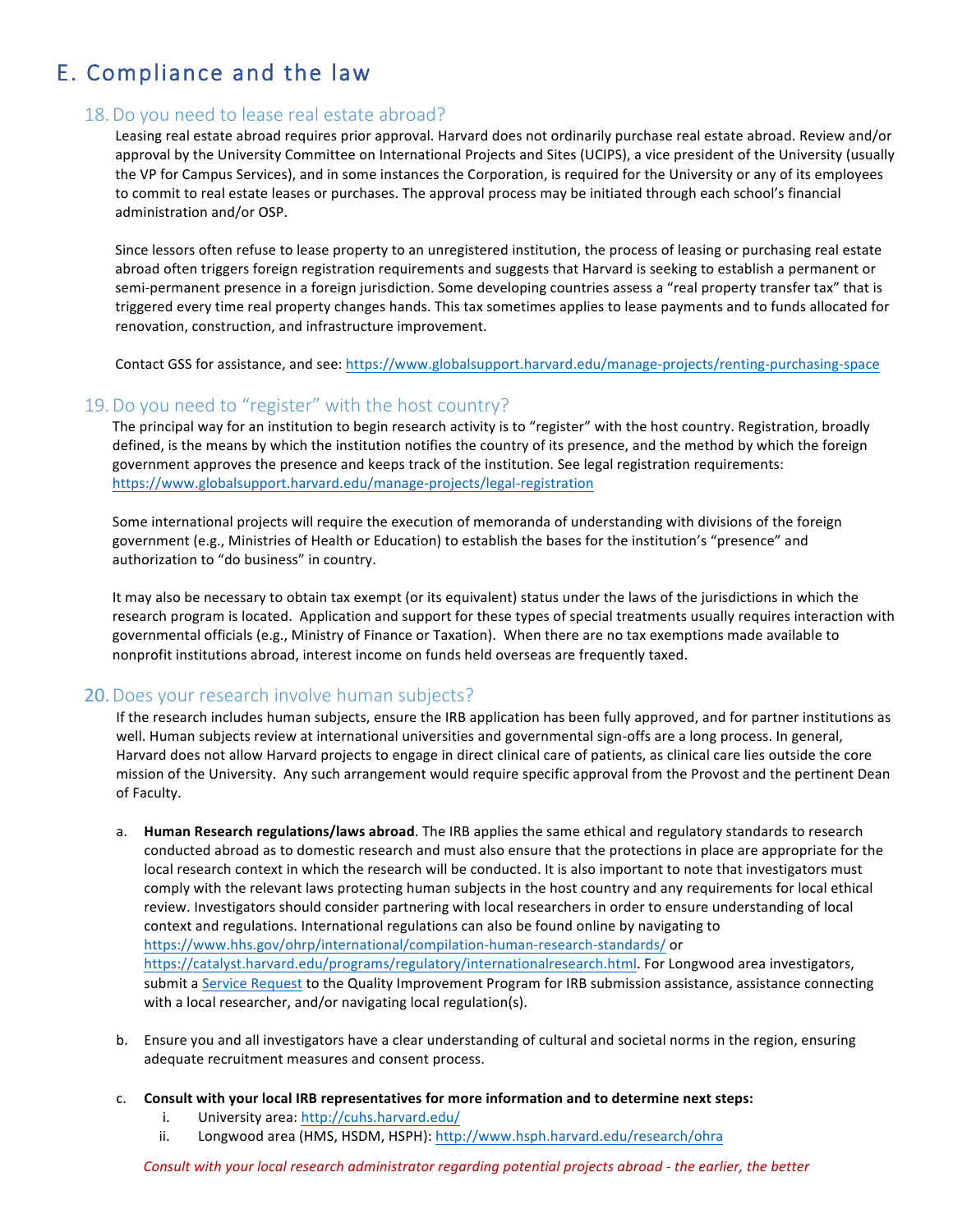## 21.Data Storage and Ownership

- a) Does the collection of data include human subjects data?
	- i. If the data involves human subjects, see the section on IRB approval, above, and bring it to the attention of the IRB at the time of application.
	- ii. Work with OSP/SPA to ensure appropriate data use terms are inserted into the subaward or negotiated in a separate Data Use Agreement (DUA): http://osp.finance.harvard.edu/contact-osp.
	- iii. If you are receiving data under a DUA, also consult with the IRB to determine the data security level.
	- iv. Work with appropriate school IT security officer to ensure that the data is stored in accordance with any data security requirements: http://security.harvard.edu/pages/contact.
- b) Do you know what data security level your project belongs to and the according responsibilities?
	- i. See the Harvard Research Data Security Policy (HRDSP) and supporting documentation at http://vpr.harvard.edu/pages/harvard-research-data-security-policy
	- ii. Work with appropriate school IT security officer to ensure that the data is stored in accordance with any data security requirements: http://security.harvard.edu/pages/contact
	- iii. When traveling abroad, data security risks may be elevated, depending upon the nature of the data and your destination. See "Keeping Your Data Safe Abroad" at https://www.globalsupport.harvard.edu/newsadvice/keeping-your-data-safe-abroad.
	- iv. Additional information and resources:
		- 1. http://policy.security.harvard.edu/security-requirements
		- 2. http://security.harvard.edu/pages/storing-high-risk-confidential-information
		- 3. http://policy.security.harvard.edu/faq?page=3

#### c) How can you protect the security of your devices and the data on your devices?

The security of devices and in particular, the data on those devices, should be considered in any international project. The risks can take many different forms from surveillance and theft to malware and hacks. The degrees of privacy and security can vary greatly from one country to the next.

To protect your information and devices—especially if you'll be conducting research—it's important that you develop a data security plan that both serves your project's needs and adheres to the import and export controls and local laws of the host country. HUIT and GSS can support in developing an appropriate data security plan and further information can be found here: https://www.globalsupport.harvard.edu/manage-projects/it-data-security

You may find it helpful to review the joint HUIT and GSS International Data Security Guide for Travelers and the general HUIT Advisory Resources. Many of the tips and recommendations for travelers are applicable while conducting an international project. See https://www.globalsupport.harvard.edu/news-advice/keeping-your-datasafe-abroad

If secure network access is available, always connect to Harvard's network via VPN. And if a secure network is not available, consider using an "empty" machine to collect the data. Consider using an iron key (provided by HUIT) or an encrypted external hard drive to store documents. Access to a SharePoint site of cloud service may also be accessible. If your project involves working with human subject data, contact your School's Institutional Review Board (IRB) for approval. They may be able to connect you with a foreign IRB that can help you navigate the host country's privacy and data protection regulations. The foreign IRB may also need to approve your research.

And if you're working with sensitive or confidential information, refer to the Research Data Security & Management Guidance from the Office of the Vice Provost for Research. See https://vpr.harvard.edu/pages/research-data-security-and-management

Cyberattacks and cyber monitoring are becoming more prolific and sophisticated. Be aware of and comply with visa, customs, and security rules to minimize the chances that you or your devices will be easy targets or selected for scrutiny.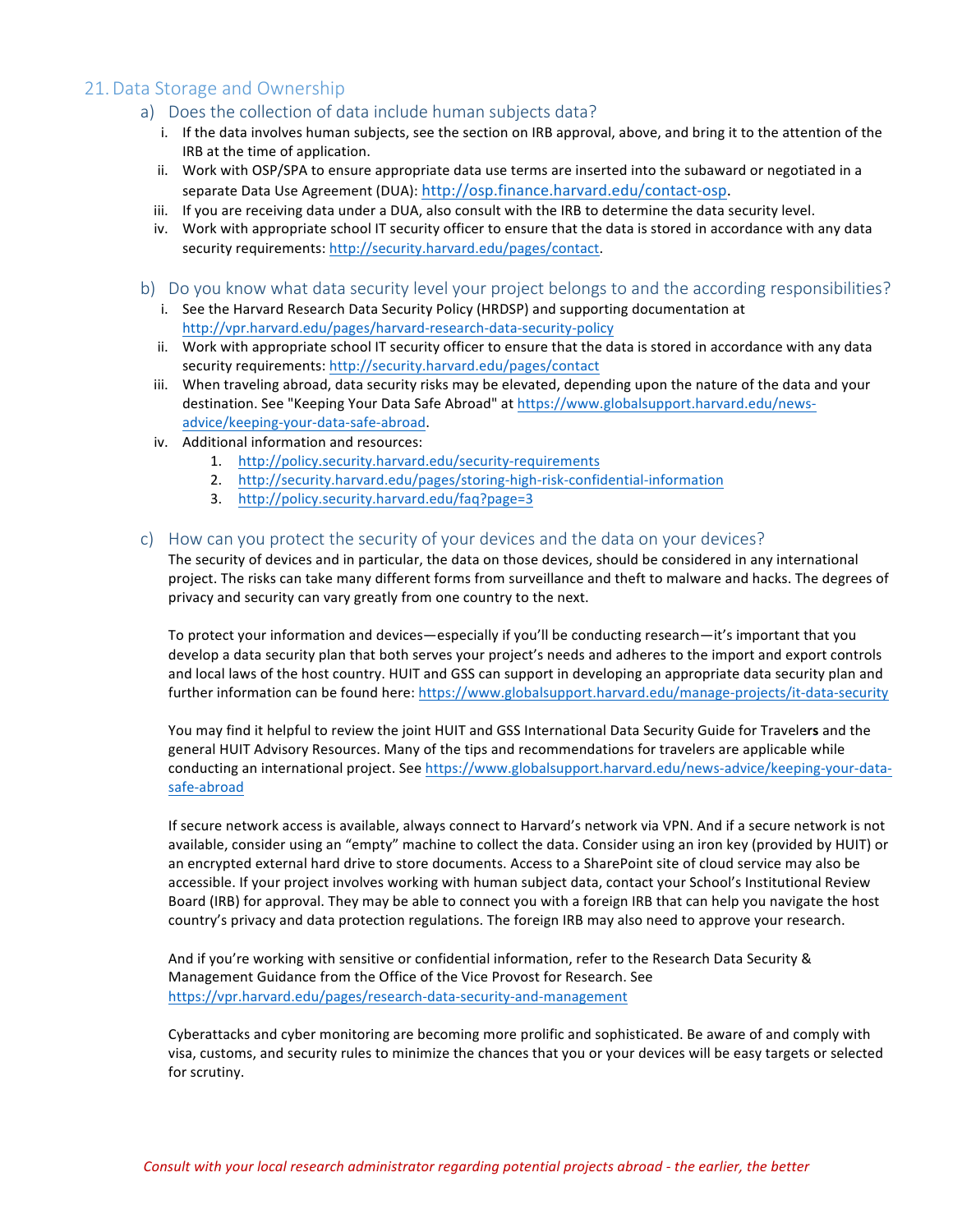If you're taking a group of students, faculty, or staff overseas and you're concerned about IT security, GSS and HUIT and coordinate an IT security overview for your group, conducted by your local IT group or HUIT. Contact GSS as soon as possible and at least a month before your travel.

If you believe you're an especially high-risk traveler due to the nature of your work or your destination, contact GSS for a personalized IT security plan in consultation with your local IT group or HUIT.

## 22. Is your project subject to Export Controls? For example, are you shipping materials abroad, entering into collaborations with foreign businesses or citizens, or traveling internationally? a) When do Export Controls Apply?

Generally. Export controls refer to federal laws and regulations governing the export of certain items, information and technologies to foreign entities and foreign nationals either abroad or in the U.S. Export controls apply whether the research activity is federally funded or not. Failure to comply can result in severe consequences for individual researchers, including fines and imprisonment and limitations on future research.

Export controls not only apply to the physical exchange of certain types of technical information and software, but also to the transfer of such information to individuals from other countries, even while they are at Harvard, and an export license may be required.

Export controls may apply to a number of activities in the academic research space, including shipping materials or equipment abroad, entering into international research collaborations with foreign entities, providing educational services abroad or travelling internationally. See http://vpr.harvard.edu/pages/export-controls-policies-andprocedures for more details.

Licenses. If the project requires the transfer controlled technologies or information (i.e. prototypes, software or research results), a "license" must first be obtained from the relevant federal government entity:

- Department of Commerce oversees the **Export Administration Regulations (EAR)**, which is concerned with "dual use" items; i.e., items designed for commercial (civilian) purposes that can have military applications, such as computers, lasers and pathogens
- Department of State oversees the International Traffic in Arms Regulations (ITAR), which is concerned with items that are military in nature, including equipment, software, algorithms and technical data and services directly related to those items. The ITAR regulations also apply to the import of ITAR items.
- Department of Treasury oversees the Office of Foreign Asset Control (OFAC), which administers and enforces economic and trade sanctions based on U.S. foreign policy and national security goals with respect to specified foreign countries and regimes as well as, terrorists, those engaged in proliferation of weapons of mass destruction, and other threats to U.S. national security, foreign policy or the economy.

**Contacts and Resources.** Before collaborating with a foreign national/entity, or presenting your research at an international conference, contact your School's Export Control Officer to ensure that the individuals/entities you are collaborating with, or presenting to, are not included on a sanctions list.

- Contact your school's Export Control Officer to provide further guidance and assistance. See http://vpr.harvard.edu/export-control-council-membersschool-export-control-officers
- Information about these restrictions is also available at:
	- i. https://www.globalsupport.harvard.edu/manage-projects/exports-imports
	- ii. http://vpr.harvard.edu/pages/export-controls-policies-and-procedures
	- iii. Export Controls and Universities: Information and Case Studies, by the Council on Government Relations at http://www.cogr.edu/ under "Educational Materials."
	- iv. https://www.bis.doc.gov/index.php/regulations/export-administration-regulations-ear
	- v. https://www.pmddtc.state.gov/regulations\_laws/itar.html
	- vi. https://www.treasury.gov/resource-center/sanctions/Pages/default.aspx

#### b) Are you shipping items, samples or other materials abroad?

**Shipment of Items, Equipment, Samples or other Materials: Consult with your School's Export Control Officer prior to** shipping or carrying any samples or materials abroad: even some seemingly ordinary commercial items and technologies may be controlled.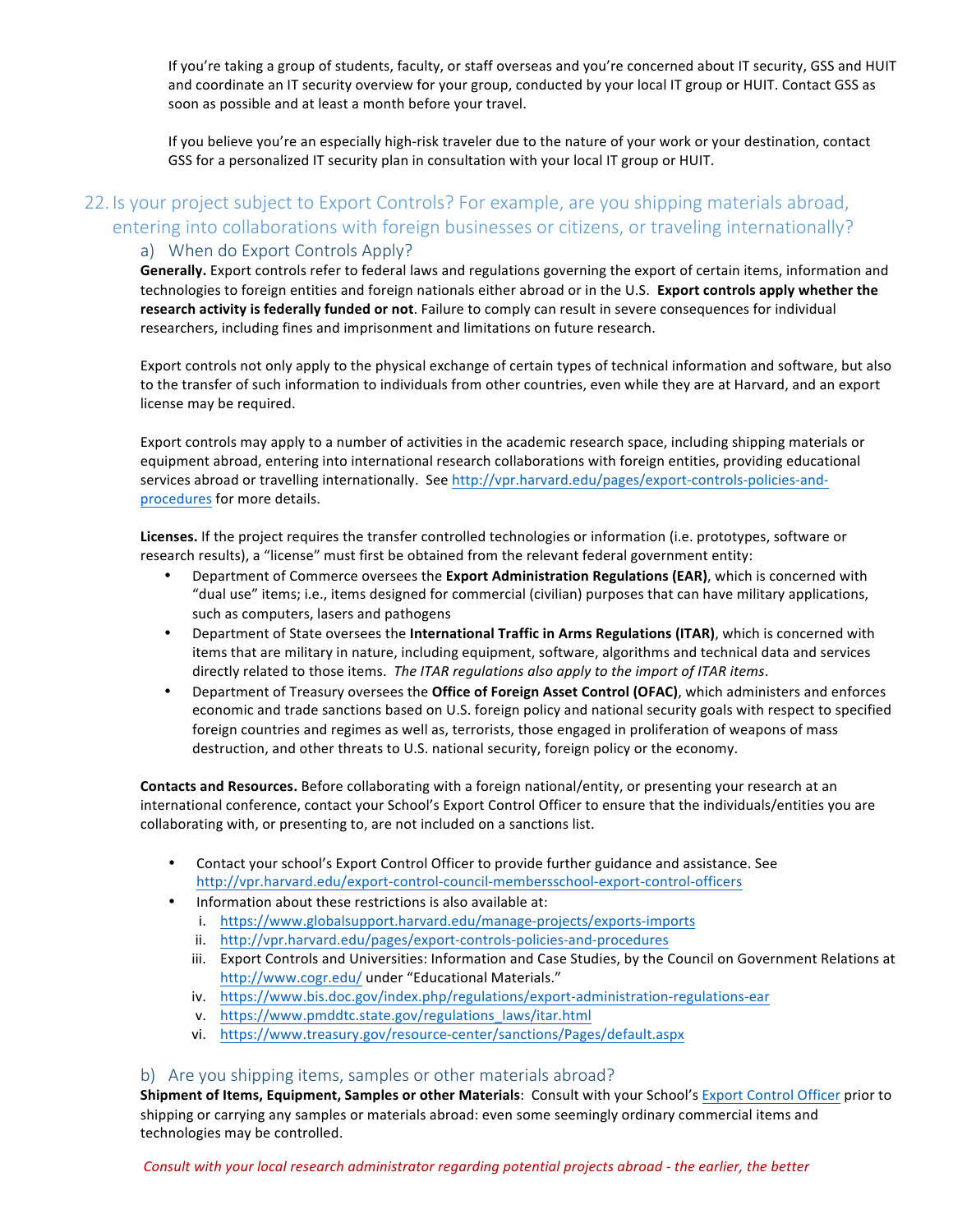- i. Examples of controlled items: global positioning systems (GPS), thermal imaging cameras, encrypted software, the Ebola virus, etc.
- ii. License requirements also depend upon the destination, end-user or end use of the item or technology.
- iii. To expedite the license determination review: describe the item and include the specific destination, end-user and end-use of the item.
- iv. Ask early and ask often. Export Control Officers typically screen items quickly, but if a license is required, it could take up to 90 days for the government to issue the license.

For lab supplies that are not found in country, Harvard has well-established relationships with vendors, and purchases can be done on behalf of the international site through HCOM. Shipments can be coordinated through commercial carriers like FedEx, DHL and UPS. Harvard Strategic Procurement also has an agreement with E. Sidney Stockwell, Co., Inc., a customs broker who can expedite deliveries into and out of the U.S. and most countries.

## 23.Will there be animal subjects research?

If the foreign collaborator will be performing animal subjects research, work with them to determine the process for ethics review. Consult with a local IACUC representative to determine next steps

- i. University area: http://research.fas.harvard.edu/iacuc
- ii. Longwood area (HMS, HSDM, HSPH): https://hms.harvard.edu/departments/hma-standing-committee-animals

## 24. Environmental Health & Safety

a) Biosafety: Will the project involve biological agents, recombinant DNA, and chemicals that elicit a biological response?

Contact EH&S for next steps https://www.ehs.harvard.edu/services/biosafety

- b) Lab Safety: Will the research involve chemicals in a laboratory? Consult EH&S and Lab safety officers, http://vpr.harvard.edu/lab-safety
- c) Radiation Safety: Will the research involve work with radioactive materials? (e.g., lasers, x-rays, machine produced radiation, etc.). Contact EH&S to determine what requirements must be met before beginning research, https://www.ehs.harvard.edu/services/radiation-protection
- d) Will you be shipping any chemicals, radioactive materials, biological materials?

The shipment of chemicals, radioactive materials, and biological materials by air, ground or sea must comply with Department of Transportation ("DOT") regulations, International Air Transport Association ("IATA") guidelines and/or maritime law. Transporting certain materials may require import/export permits or other documentation from federal agencies including, US Border Protection and Customs, FDA, USDA/APHIS, Fish and Wildlife, and CDC.

- i. EH&S assists laboratory researchers with managing shipments and transportation of these dangerous goods. More resources can be found at https://www.ehs.harvard.edu/programs/shipping-transportingresearch-materials or contact lab\_safety@harvard.edu for more information. See also:
	- 1. **Harvard EH&S:** https://www.ehs.harvard.edu/programs/shipping-transporting-researchmaterials
	- 2. **CDC Import Permit Program:** https://www.cdc.gov/phpr/ipp/index.htm
	- 3. **FDA Import Program:** http://www.fda.gov/ForIndustry/ImportProgram/default.htm
	- 4. **Fish and Wildlife Imports/Exports:** https://www.fws.gov/permits/ImportExport/ImportExport.html
- ii. For shipments that include animal, plant, insect, or cell specimens or other general inquiries, contact GSS (https://www.globalsupport.harvard.edu/about/contact-us).
- iii. For importing and exporting goods, Harvard Strategic Procurement also has an agreement with E. Sidney Stockwell, Co., Inc., a customs broker who can expedite deliveries into and out of the U.S. and most countries. The broker can also assist in obtaining a carnet (https://www.globalsupport.harvard.edu/manage-projects/exports-imports).